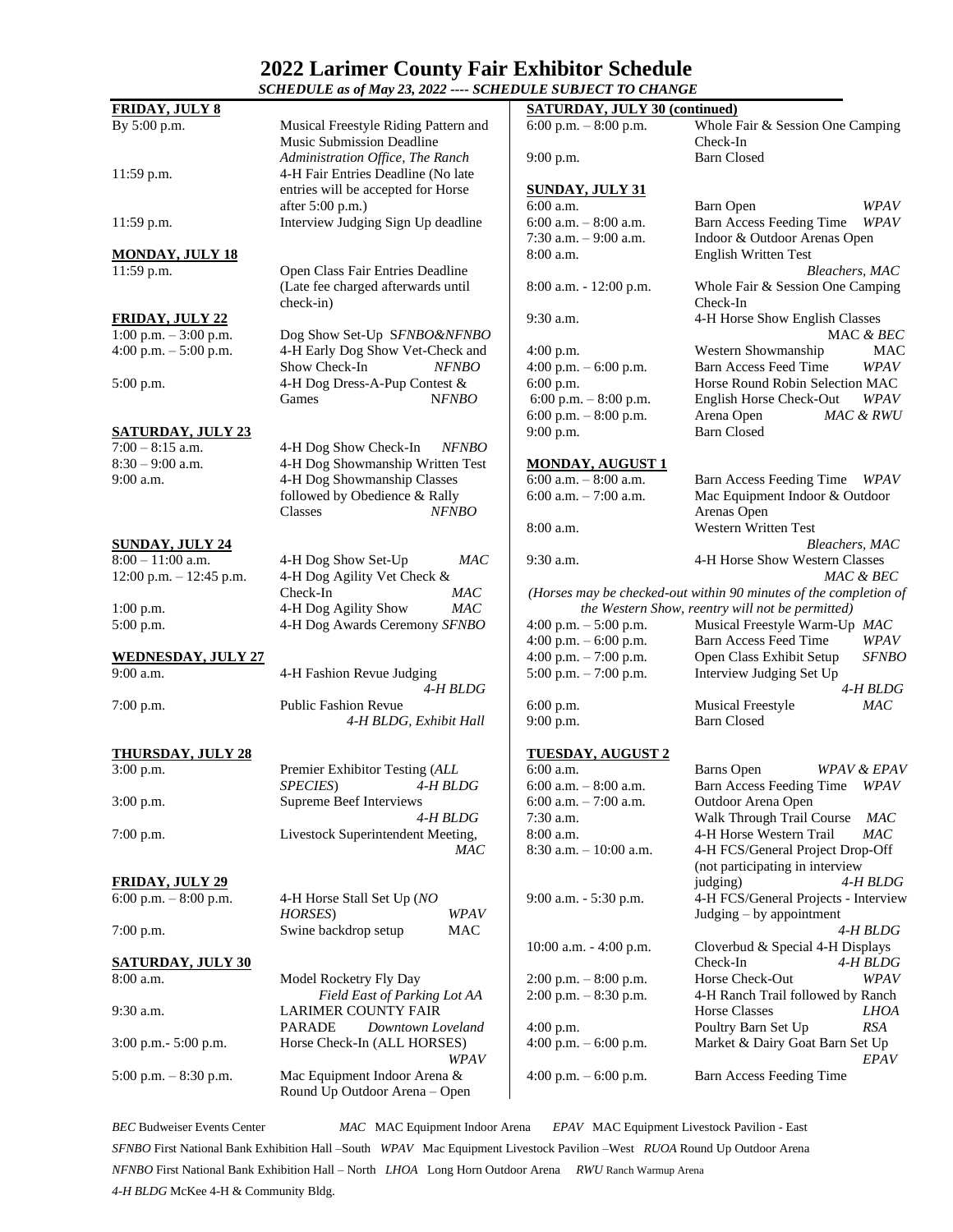## **2022 Larimer County Fair Exhibitor Schedule**

|                                      | SCHEDULE as of May 23, 2022 ---- SCHEDULE SUBJECT TO CHANGE                     |                                                    |                                                              |
|--------------------------------------|---------------------------------------------------------------------------------|----------------------------------------------------|--------------------------------------------------------------|
| <b>TUESDAY, AUGUST 2 (continued)</b> |                                                                                 | 4:00 p.m. $-7:00$ p.m.                             | Beef/Dairy Barn Set Up<br>WPAV                               |
| 4:00 p.m. $- 7:00$ p.m.              | Open Class Exhibits - Check-In                                                  | $5:00$ p.m. $-7:00$ p.m.                           | Market Goat Sale Nomination/                                 |
|                                      | (except horticulture)<br><b>SFNBO</b>                                           |                                                    | <b>EPAV</b><br>Check-Out                                     |
| $9:00$ p.m.                          | <b>Barn Closed</b><br><b>WPAV &amp; EPAV</b>                                    |                                                    |                                                              |
| <b>WEDNESDAY, AUGUST 3</b>           |                                                                                 | <b>THURSDAY, AUGUST 4 (continued)</b>              |                                                              |
| 6:00 a.m.                            | Barns Open<br><b>WPAV &amp; EPAV</b>                                            | 5:00 p.m. $-7:00$ p.m.                             | Goat Costume Classes & Goat<br><b>Obstacle Course</b><br>MAC |
| $6:00$ a.m. $-8:00$ a.m.             | <b>Barn Access Feeding Time</b>                                                 | 7:00 p.m. - 9:00 p.m.                              | Sheep Check-In/Weigh-In/Carcass                              |
| 6:30 a.m. $-7:30$ a.m.               | Gymkhana Horse Vet-Checks                                                       |                                                    | Ultrasound/Breeding Check-in                                 |
|                                      | (HAULED IN HORSES ONLY)                                                         |                                                    | <b>EPAV</b>                                                  |
|                                      | WPAV                                                                            | $7:00$ p.m.                                        | Dairy Goat Milk Out and Fast Draw                            |
| $8:00$ a.m. $-9:00$ a.m.             | Dairy Goat Check-In & Vet Check                                                 |                                                    | Contest<br>EPAV                                              |
|                                      | EPAV                                                                            | $9:00$ p.m.                                        | EPAV<br><b>Barns Closed</b>                                  |
| $8:00$ a.m. $-10:00$ a.m.            | Open Class Horticulture Exhibits                                                |                                                    |                                                              |
| 8:00 a.m.                            | Check-In<br><b>SFNBO</b><br>4-H Horse Gymkhana Orientation &                    | <b>FRIDAY, AUGUST 5</b>                            |                                                              |
|                                      | <b>Written Test</b><br>MAC                                                      | 6:00 a.m. $-$ 8:00 a.m.                            | Check-in/Weigh in/Carcass<br><b>Ultrasound Market Swine</b>  |
| 8:30 a.m.                            | 4-H Horse Gymkhana Classes, All                                                 | $6:00$ a.m.                                        | EPAV<br>EPAV<br>Barns Open                                   |
|                                      | <b>MAC</b><br>Levels                                                            | $6:00$ a.m. $-8:00$ a.m.                           | Barn Access Feeding Times EPAV                               |
| $9:00$ a.m. $-5:00$ p.m.             | Open Class Creative Crafts, Quilting,                                           | $7:00$ a.m.                                        | Dairy Goat Milk Out & Weigh In                               |
|                                      | Needlework, Machine Work, Baked                                                 |                                                    | <i>EPAV</i>                                                  |
|                                      | Products, Spinning & Weaving                                                    | 10:30 a.m. $- 12:30$ p.m.                          | Session Two Camping Check-In                                 |
|                                      | <b>SFNBO</b><br>Judging                                                         | 11:00 a.m.                                         | PeeWee Sheep Showmanship, Sheep                              |
| 10:00 a.m.                           | Open Class Wine & Liquer Judging                                                |                                                    | Showmanship, followed by Breeding                            |
|                                      | Open Class Fine Arts Judging<br><b>SFNBO</b>                                    |                                                    | Sheep, followed by Market Sheeep                             |
| $10:00$ a.m.                         | Dairy Goat Fitting & Judging                                                    |                                                    | <b>MAC</b><br><i>RWU</i>                                     |
|                                      | Contests<br><b>EPAV</b>                                                         | $3:00$ p.m. $-6:00$ p.m.<br>4:00 p.m. $-6:00$ p.m. | Poultry Check-In<br><b>Barn Access Feeding Time</b>          |
| $10:30$ a.m. $- 12:30$ a.m.          | Open Class Garden Flower Judging                                                | 4:00 p.m. $-8:00$ p.m.                             | 4-H & Open Class Exhibit Halls                               |
|                                      | <i>SFNBO</i><br>Open to the Public                                              |                                                    |                                                              |
| $1:00$ p.m.                          | Dairy Goat Part Identification                                                  | 4:00 p.m. $-7:00$ p.m.                             | Session Two Camping Check-In                                 |
|                                      | Contest<br>EPAV                                                                 | 5:00 p.m. - 7:00 p.m.                              | Market Lamb Sale Nomination/                                 |
| 1:30 p.m. $-5:00$ p.m.               | Open Class Horticulture Vegetables,                                             |                                                    | Check-Out<br>EPAV                                            |
|                                      | Fruits & Herbs Judging<br><b>SFNBO</b>                                          | 6:30 p.m. $-10:30$ p.m.                            | Queen's BBQ (ticketed event)                                 |
| $1:30$ p.m.                          | Open Class Honey Judging<br><b>SFNBO</b><br>Horse Awards Ceremony<br><b>RWU</b> |                                                    | Mac Tent                                                     |
| $3:30$ p.m. $-4:00$ p.m.             | (HORSES CHECK OUT IN WPAV                                                       | 7:00 p.m.                                          | Dairy Goat Milk Out & Weigh In<br>EPAV                       |
|                                      | <b>FOLLOWING THE COMPLETION</b>                                                 | $7:00$ p.m.                                        | Poultry Barn Closed<br>EPAV                                  |
|                                      | OF AWARDS)                                                                      | $9:00$ p.m.                                        | <b>Barns Closed</b><br>EPAV & WPAV                           |
| 4:00 p.m. $-6:00$ p.m.               | <b>Barn Access Feeding Times</b>                                                |                                                    |                                                              |
|                                      | WPAV & EPAV                                                                     | <b>SATURDAY, AUGUST 6</b>                          |                                                              |
| 4:00 p.m. $-6:00$ p.m.               | Sheep Barn Set Up<br><i>EPAV</i>                                                | $6:00$ a.m.                                        | Barns Open<br>EPAV & WPAV                                    |
| 6:00 p.m. $-8:00$ p.m.               | Market Goat Check-In/Weigh-                                                     | 6:00 a.m. $-$ 8:00 a.m.                            | Barn Access Feeding Time                                     |
|                                      | In/Carcass Ultrasound/Breeding Goat<br>Check-In<br>EPAV                         |                                                    | EPAV & WPAV                                                  |
| $9:00$ p.m.                          | <b>Barns Closed</b><br>WPAV & EPAV                                              | 7:00 a.m. - 9:00 a.m.                              | Breeding & Market Beef Cattle<br>Check In<br>WPAV            |
|                                      |                                                                                 | 8:30 a.m. - 3:30 p.m.                              | Poultry Showmanship<br><i>RWU</i>                            |
| <u>THURSDAY, AUGUST 4</u>            |                                                                                 | $9:00$ a.m. $-11:00$ a.m.                          | Session Two Camping Check-In                                 |
| 6:00 a.m.                            | <b>Barns</b> Open                                                               | 10:00 a.m.                                         | Weighing Meat Production Trio                                |
| 6:00 a.m. $-$ 5:00 p.m.              | Session One Camping Check-Out                                                   |                                                    | Chickens<br>RWU                                              |
| $6:00$ a.m. $-8:00$ a.m.             | Barn Access Feeding Time EPAV                                                   | 10:00 a.m. $-8:00$ p.m.                            | 4-H & Open Class Exhibit Halls                               |
| $8:00$ a.m. $-12:00$ p.m.            | Dairy Goat Showmanship: followed                                                |                                                    | Open to the Public                                           |
| 8:00 a.m.                            | by Dairy Goat Show<br>MAC<br>Building open to Superintendents for               | 10:00 a.m. $- 12:00$ p.m.                          | Dairy Cattle Check In (ALL DAIRY                             |
|                                      | <b>SFNBO</b><br>display                                                         | $12:00$ p.m. $-1:00$ p.m.                          | CATTLE)<br>WPAV<br><b>EPAV</b><br>Dairy Goat Check-Out       |
| $1:00$ p.m.                          | Meat Goat Showmanship, followed                                                 | 2:00 p.m.                                          | Dairy Cattle Costume Judging MAC                             |
|                                      | by Breeding Meat Goat Show,                                                     | $3:00$ p.m.                                        | Pee Wee Swine Showmanship MAC                                |
|                                      | followed by Market Goat Show MAC                                                | $4:00$ p.m.                                        | Swine Showmanship<br>MAC                                     |
| $1:00$ a.m.                          | Open Class Photography Judging                                                  | 4:00 p.m. $-6:00$ p.m.                             | Rabbit Check-in<br>WPAV                                      |
|                                      | <i>SFNBO</i>                                                                    | 4:00 p.m. $-6:00$ p.m.                             | Barn Access Feeding Time                                     |
| 4:00 p.m. $-6:00$ p.m.               | Barn Access Feeding Time                                                        |                                                    | EPAV & WPAV                                                  |
| 4:00 p.m. $-6:00$ p.m.               | Swine Barn Set Up<br>EPAV                                                       | $9:00$ p.m.                                        | <b>Barns Closed</b><br>EPAV & WPAV                           |

*BEC* Budweiser Events Center *MAC* MAC Equipment Indoor Arena *EPAV* MAC Equipment Livestock Pavilion - East *SFNBO* First National Bank Exhibition Hall –South *WPAV* Mac Equipment Livestock Pavilion –West *RUOA* Round Up Outdoor Arena *NFNBO* First National Bank Exhibition Hall – North *LHOA* Long Horn Outdoor Arena *RWU* Ranch Warmup Arena *4-H BLDG* McKee 4-H & Community Bldg.